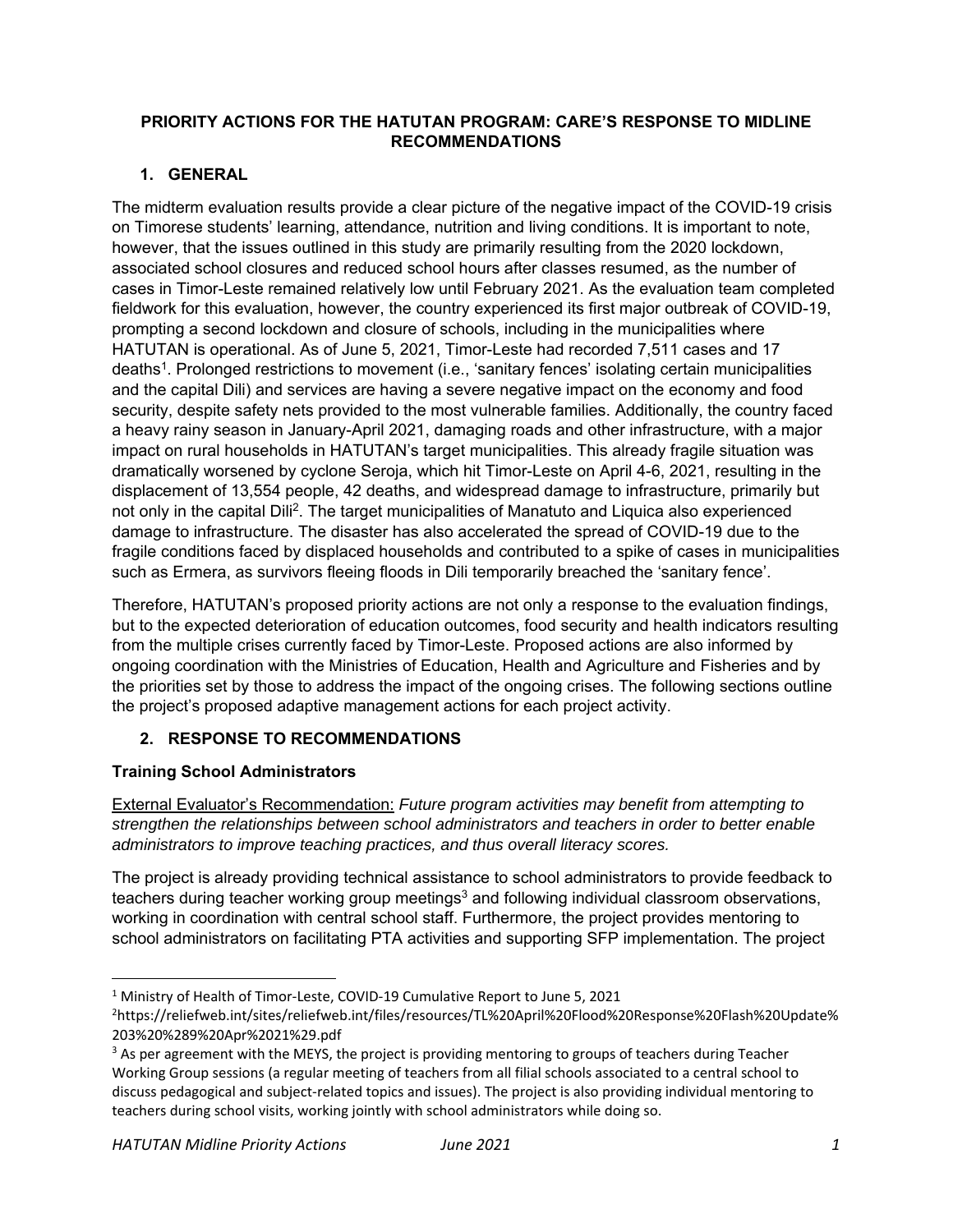proposes to strengthen those activities by working with the municipal education officials and school inspectors to focus on low performing schools. Namely, HATUTAN will provide specific support to administrators on mentoring teachers in the use of the MEYS reader for early grades, *Matadalan Alfabetu,* and in the implementation of book lending systems (further details below). Furthermore, following the identification of high absenteeism and dropout rates in some schools after classes resumed in August 2020, HATUTAN has been working with school administrators and PTAs to implement protocols developed by the USAID-funded School Dropout Prevention Pilot Program (SDPP) to trigger an early warning and case management system for at-risk students who are often absent from class.

### **Establishing and Strengthening PTAs**

External Evaluator's Recommendation: *Data also suggests that participation in PTAs remains relatively low in many areas. Activities that seek to strengthen PTAs may thus have particular relevance for improving school infrastructure, SFPs, and student and teacher attendance, and for reducing the incidence of abuse or violence against students.* 

HATUTAN agrees with the recommendation, which is in line with the project's ongoing activities, as demonstrated by the major contributions made by PTAs to school infrastructure - including WASH and SFP-related facilities - and to the SFP (e.g., school feeding monitoring and parents' contributions to meals). Teacher and student absenteeism remain major issues, however, and the project proposes to work with school administrators to create a welcoming environment for parental participation and facilitate PTA actions to follow up on cases of student absenteeism and dropout. As noted above, this will be achieved by using the early warning system protocol developed by the USAID-funded SDPP initiative. The project is also providing gender training to PTAs to facilitate shifts in traditional gender norms contributing to high rates of dropout among boys - including perceptions of appropriate behavior for boys and the normalization of violence towards them. This is taking place in tandem with efforts to reduce gender-based violence and high workloads at home contributing to the absenteeism and dropout of girls.

#### **Training Teachers**

External Evaluator's Recommendation: *Data at midline suggests that this may still be the case, with only a limited increase in the use of engaging teaching practices among intervention schools. Data on literacy scores and subtask scores also suggests that current teaching practices may not be effectively imparting knowledge on phonemes and the relations between letters and words to young students, and that overall reading fluency remains low. Given these results, teacher training remains of high relevance to the program. It may, however, be useful to analyze the design of teacher training activities to make sure that trainings target best practices for improving student fluency and helping young students read not just letters, but words.* 

HATUTAN agrees with the recommendation, noting that issues with decoding -or the ability to read entire syllables and forming words- had been identified at the baseline. This resulted in the development and implementation of strategies to support teachers and parents to help students to learn to decode words using engaging teaching practices. Still, this is a slow process that involves breaking the habit of focusing on letter identification – common among staff, teachers and school administrators who often lack experience with phonics or whole word reading methodologies. Prolonged school closures in 2020-21 have also interrupted coaching activities. Therefore, the project proposes to continue to roll out teacher mentoring activities focusing on decoding and improving student reading fluency, but also to emphasize the need for remedial support to early grade students on decoding to mitigate learning losses due to school closures (given the major decline in grade 2 reading fluency); and the structured use of the MEYS reader, *Matadalan*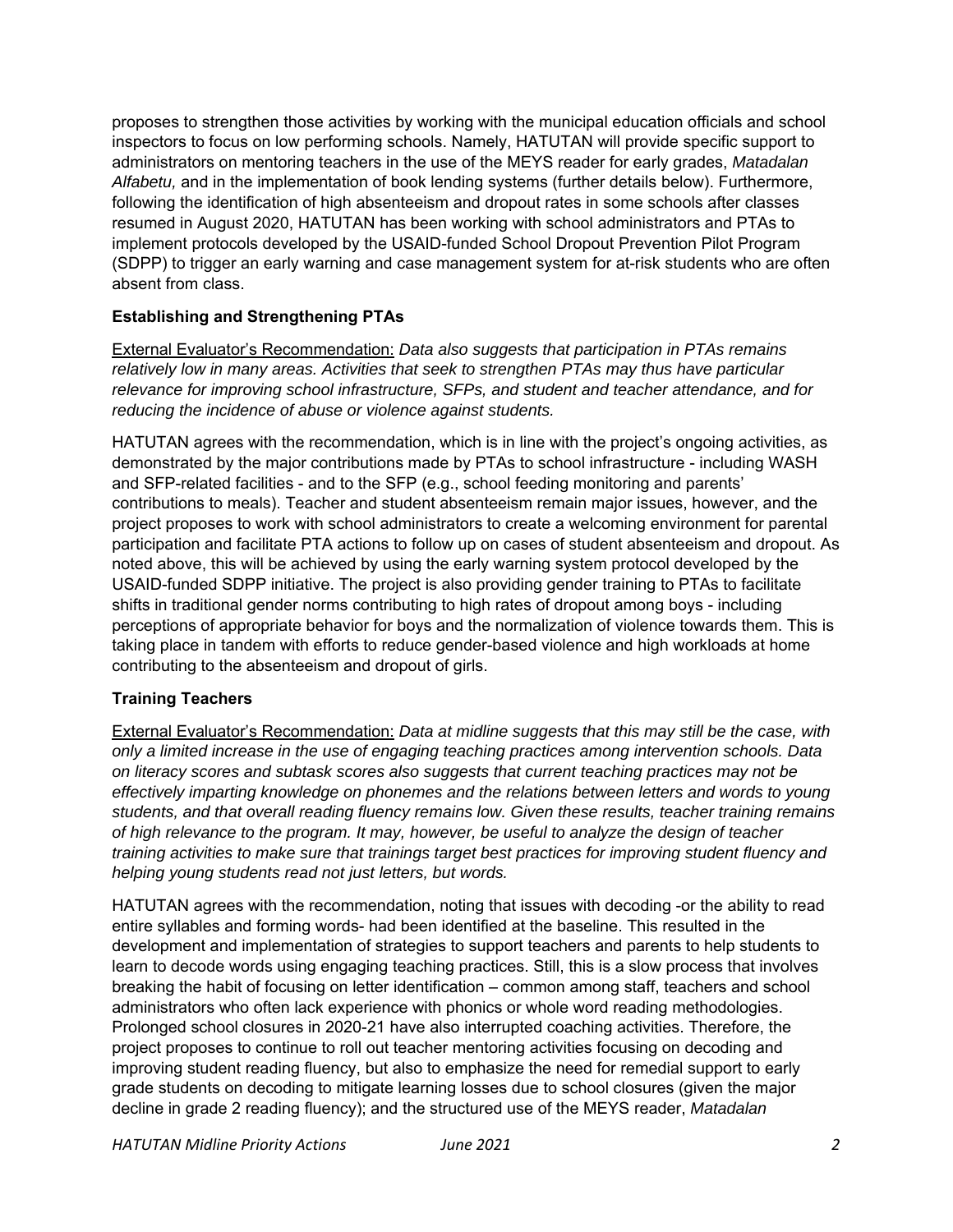*Alfabetu4,* both in the classroom and at home (see next activity for additional details on book lending). The project also proposes to strengthen mentoring activities that support teachers to deliver literacy instruction in multi-grade and multi-level classes, recognizing there can be a large range of children's literacy abilities within a single classroom. This mentoring will include strengthening the use of diagnostic/formative assessments to identify the different learning needs of students and adapting appropriate literacy activities that align with and can advance students' reading abilities. Extracurricular activities will also include reading and word games to strengthen decoding skills and to make reading fun, while also increasing students' exposure to literacy learning. Another key area of support to teachers is mentoring on inclusive education strategies to create a learning environment where all children can actively learn and participate in class activities. This will include the use of adapted instructional modalities teachers can apply in the classroom to support students with disabilities, including students facing mild cognitive disabilities – noting that 39% of the intervention students have memory-related disabilities, according to their parents5.

### **Production of Books and Supplementary Reading Materials**

External Evaluator's Recommendation: *Provision of reading materials remains a relevant program activity, particularly given that at midline, 21% of treatment schools reported that the school did not lend story books for students to take home, and 24% of treatment schools reported that there were not enough books to lend to students. Furthermore, 31% of treatment households at midline were not observed to have any children's books or magazines in the house. The provision of reading materials may also improve teaching practices, as teachers are more able to incorporate activities that use the reading corner or have students read alone or in groups; this may then further improve learning scores.* 

In addition to the recommendation above, the predictive analysis indicates that book lending by schools is a predictor of improved literacy outcomes for students in mid-primary (grades 3-4), reflecting the benefits of increased time on task for those who have already acquired foundational skills (letter identification and decoding). Given the escalation of the COVID-19 crisis and related school closures in 2021, as well as the possibility of new outbreaks in the near future, the project proposes to work with municipal education officers to increase school administrators and teachers' compliance with book lending in schools where this is not occurring, and to increase book lending to early grade students in all schools, shifting perceptions about younger students not being able to take care of books. HATUTAN will use the midline finding to encourage schools to expand their book lending practice to a wider variety of school books and not limit lending to only the HATUTAN provided books. Additionally, the project will work with school administrators and early grade teachers to increase schools' lending of the MEYS reader, *Matadalan Alfabetu*, to students in grades 1-2, helping them to develop stronger decoding skills. HATUTAN is coordinating these activities with MEYS, municipal officials and other development partners to ensure alignment with remote learning strategies and the overall emergency response to the COVID 19 pandemic.

#### **Provision of School Meals or Take-Home Rations**

External Evaluator's Recommendation: *Results suggest that the provision of school meals may have helped mitigate the negative impact of COVID-19 on learning by increasing student attentiveness and decreasing dropout rates. The provision of school meals continues to be highly relevant for* 

<sup>4</sup> Provided by HATUTAN to schools in 2020.

<sup>&</sup>lt;sup>5</sup> Responses to the Washington Group question on functional memory losses, including 'some difficulty' in remembering, 'a lot of difficulty' and 'cannot do at all'.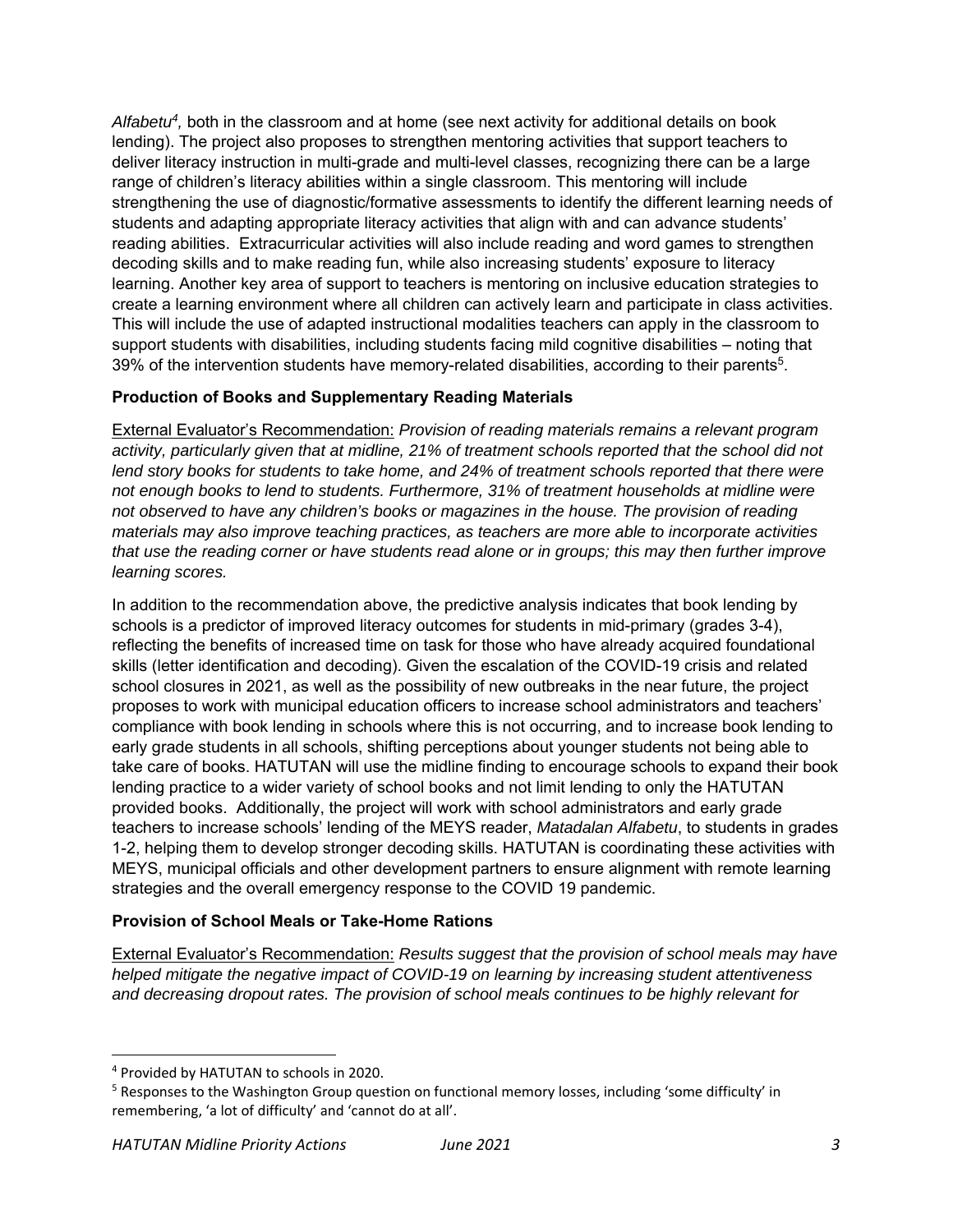*students in Timor-Leste, helping to improve nutrition and literacy—both of which remain at relatively low levels throughout the country.* 

The project proposes to continue the provision of school meals in the first trimester of the school calendar year and if applicable, continuing until all of the commodities have been consumed, ensuring that vulnerable students receive one nutritious meal during the lean period, particularly in the aftermath of various natural shocks and the economic crisis in 2021. Take home rations remains a back-up option if schools close due to COVID prevention measures, however the preferred option is to provide meals at schools. Additionally, HATUTAN continues to advocate with the GOTL using midline and monitoring data to ensure a timely release of funds to schools for the implementation of the national SFP. As of 2021, funds were received by schools in most municipalities in March – the earliest release in recent years. While characterized as 'early' relatively speaking, March still marked a substantial delay, particularly considering the high level of vulnerability of students during the initial months of the school year. HATUTAN will continue to liaise with the Ministry of Finance, the Prime Minister's Office and MEYS to support the development and roll-out of efficient transfer mechanisms for SFP funding under Timor-Leste's legal framework, in line with the studies conducted by the project in 2020.

## **Partnering with Farmers' Groups**

External Evaluator's Recommendation: *The demand for local produce among schools remains low due to feeding program budget limitations, which may affect the sustainability of the school feeding program. As a result, farmers will not produce for schools because there is no demand and schools tend to look to other sources, which may incur higher transportation costs if hiring a vehicle or increased labor if walking longer distances. Ensuring consistent and sufficient demand and supply of goods for the school feeding program will help in serving well-balanced, nutritious meals to students.* 

HATUTAN agrees with the recommendation, noting that school demand for farmers' produce is closely tied to the availability of national SFP funds for local purchase of food items. As noted in the report, the main barrier to local purchases, as pointed out by school administrators, is the lack of government funds. The project will continue to work with farmers to increase availability of nutritious foods, but as noted above, the main intervention to increase school demand for local purchases is the advocacy with the GOTL for timely release of SFP funds and the use of efficient transfer mechanisms to mitigate the risk of delays. The project will continue to coordinate with the Ministry of Finance, Prime Minister's Office and MEYS to seek the implementation of more efficient fund transfer processes, while also working with municipal authorities, school administrators and PTAs for increased transparency and efficiency in SFP fund use and reporting, in parallel with farmer-focused activities to increase the quantity and quality of local produce.

## **Forming VSLAs**

External Evaluator's Recommendation: *Because VSLAs whom also function as HATUTAN's farmer groups are the foundation for other trainings, their continued establishment and support is of strong relevance to program activities. However, it is worth noting that households that are not involved in VSLAs may also not be able to receive trainings if this is the primary mechanism by which training participants are recruited. As such, it may be worth exploring other mechanisms to recruit households for trainings outside of VSLA participation and, even more so, how to increase VSLA coverage among parents of schoolchildren.* 

During data collection, the parallel data checks conducted by CARE on interim datasets showed a low coverage rate of the VSLA component among parents of grade 2 students. This prompted an immediate adaptive response, leading CARE to liaise with Mercy Corps in mid-February to facilitate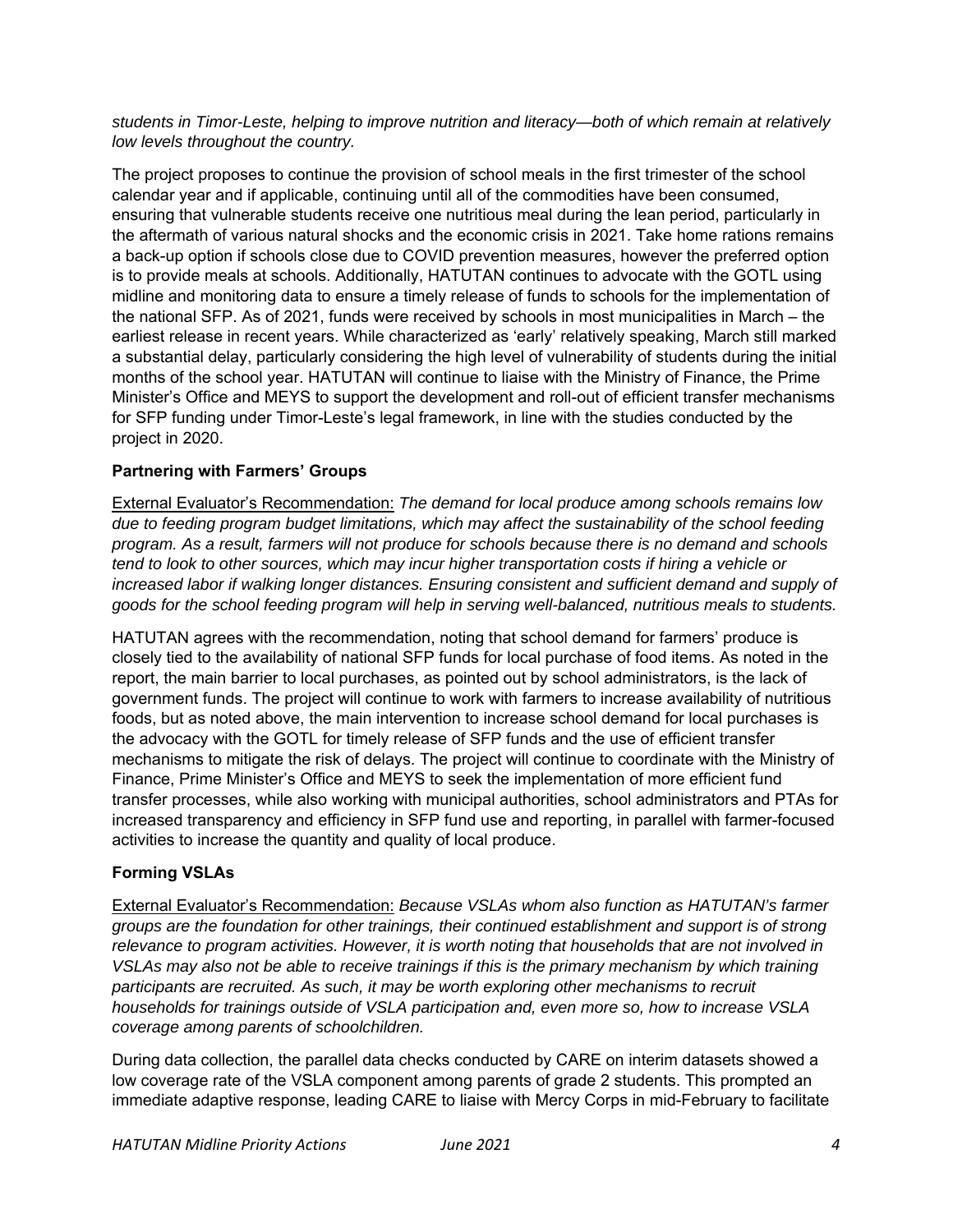the formation of new VSLAs among parents of early grade students in intervention schools' catchment areas. CARE has also identified that a substantial proportion of VSLA members did not implement keyhole gardens or permagardens, despite being trained on both techniques. While it is not expected that all VSLA members would implement nutrition-sensitive, climate-smart agriculture techniques due to limited access to land and engagement in livelihoods other than farming, Mercy Corps conducted a study with Community Development Agents (CDAs) to reflect on their role as market actors. The research explored CDAs' experiences, skills and the business (including marketing) models they use to create market linkages with suppliers and buyers. The research also identified enabling and limiting factors to implementation and revised training procedures and coaching of CDAs to address findings. A new farmer study will be conducted on agriculture adoption of keyhole gardens/ permagardens in August-September 2021 to allow for the identification of lowperforming areas and ensure immediate support to CDAs and VSLAs in order to maximize impact.

### **Training on Good Health, Hygiene and Nutrition Practices**

External Evaluator's Recommendation: *Given that knowledge of health, hygiene, and nutrition appears fairly high, it may be worth pivoting program activities to focus on behavior change, rather than knowledge.* 

HATUTAN fully agrees with the recommendation. This recommendation is in line with adaptations already in progress of hygiene-focused project activities, following the identification of major issues in handwashing practices in early 2020 and the project's contribution to the national push for behavior change in coordination with the GOTL/ MEYS response to the COVID-19 crisis. As a result, the project has piloted handwashing 'nudging' (installation of attractive handwashing spaces and 'nudges' such as mirrors, footpaths leading to taps, etc, by local volunteers); sensitized PTAs to prepare tippy-taps; produced local videos showing how to make tippy-taps; and worked with municipal and central authorities to provide feedback on hygiene practices to school administrators and teachers. While there has been a major increase in the availability of handwashing stations with soap in schools in relation to the baseline, handwashing practices at school and particularly at home remain poor. The lack of reliable access to water is a barrier, associated to the limited understanding of the importance of washing hands with soap (16% of the mothers in intervention areas and 21% of those in comparison areas affirmed that there is a benefit in washing hands without soap at the midline). In response to this finding, the project will expand hygiene nudging activities and also focus on the dissemination of illiterate-friendly messaging on handwashing with soap (focusing on the large subgroup of illiterate mothers – 39% in intervention areas) through PTAs and VSLAs.

HATUTAN fully agrees with the recommendation of focusing on nutrition practices rather than knowledge. It is important to note, however, that the decline in dietary diversity is related not only to knowledge or practices, but primarily to the economic crisis and natural disasters faced by communities in 2020-21 as well as continuing gender-based power disparities in the household. Given the escalation of those crises in April 2021, the project proposes to expand VSLAs and keyhole gardens among parents; promote the increased consumption of eggs and plant-based protein, such as tofu and tempeh; reach more remote communities around target schools with health messages through Family Health Promotors and coordinate with national level safety nets to mitigate the impact of food insecurity and increase dietary diversity.

#### **Extracurricular Activities**

External Evaluator's Recommendation: *Given the low number of contact hours in most schools over the past year, extracurricular activities may be particularly useful to help students catch up after the challenges of the past year.*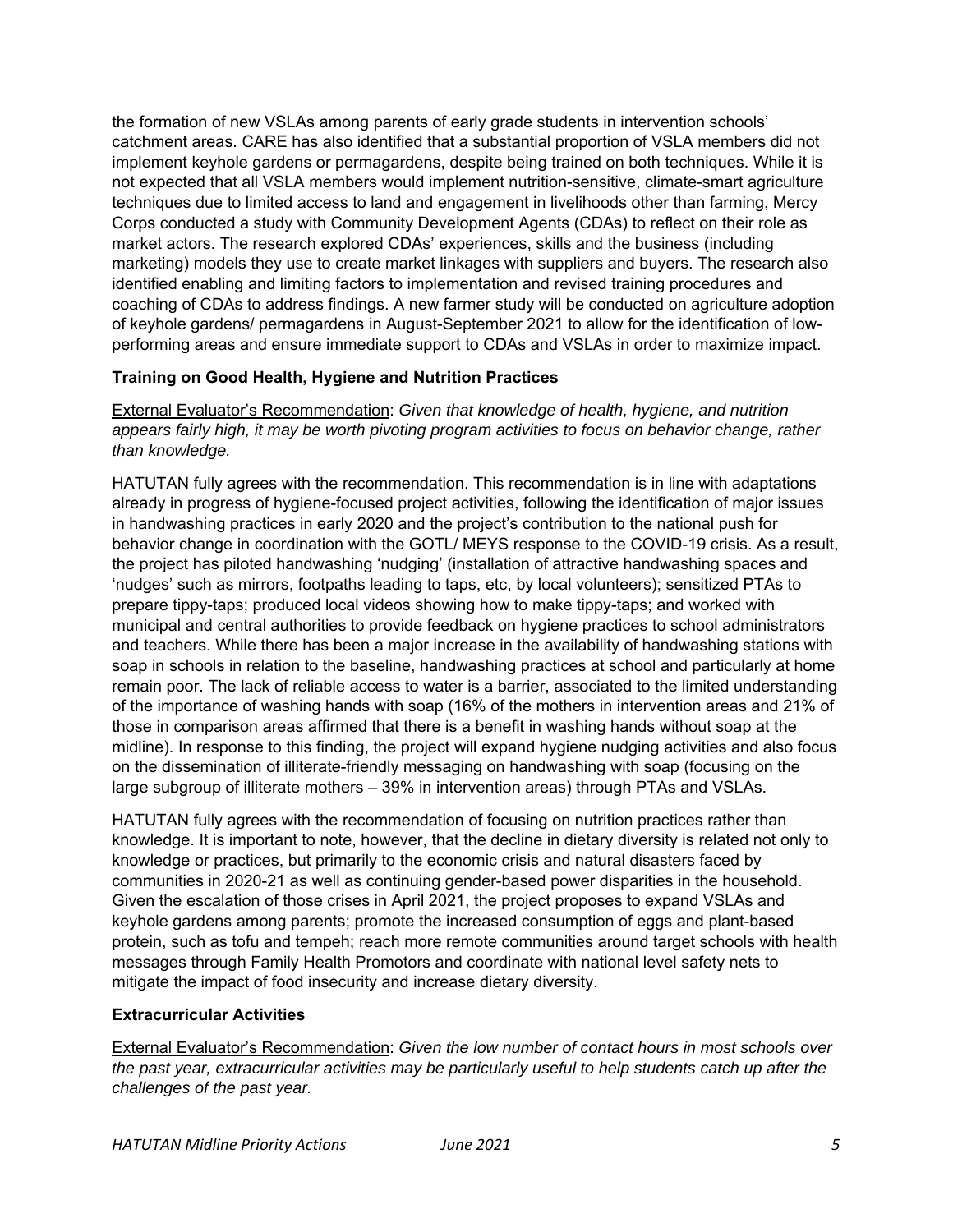HATUTAN agrees with the recommendation. The project proposes to roll out literacy-focused extracurricular activities both at the school and community (through the mobilization of parents, PTA, local youth, and older children at the school), using simple games, storytelling and drama and leveraging the books and magazines provided to schools and students. The use of extracurricular activities will increase contact time with reading and also provide an opportunity for at-risk students who may be facing exclusion in the classroom to develop foundational literacy skills in an engaging, welcoming environment, including for those with mild cognitive disabilities related to malnutrition (noting that 39% of the grade 2 students in intervention areas are facing memory issues, according to their parents).

#### **Capacity Building and Advocacy**

External Evaluator's Recommendation: *After delays due to the COVID-19 pandemic, national budget issues further delayed provision of school feeding supplies to schools. This remains a highly relevant issue for school feeding across Timor-Leste; program activities should continue to advocate for flexible funding for the SFP and build capacity for SFP implementation.*

As noted above, HATUTAN proposes to continue to advocate with the GOTL for timely disbursement of national SFP funds as well as for the establishment and roll out of efficient fund transfer modalities. In parallel, the project continues to build the capacity of schools, PTAs and municipal authorities to implement and monitor the SFP and increase accountability on the use of funds.

#### **3. RESPONSE TO SPECIFIC FINDINGS**

Mitigating learning losses*:* Midterm results indicate that HATUTAN has been successful in mitigating learning losses due to COVID-19 school closures. Still, the results also show a dramatic decline in the acquisition of foundational literacy skills among second graders, which is likely to have been aggravated by the new school closures in 2021 and escalation of the COVID-19 crisis. HATUTAN will increase support to teachers to provide remedial learning to early grade students, with a particular focus on decoding; use of inclusive strategies to help students who have mild cognitive disabilities and other students who may be excluded during learning activities to decode common phonemes in Tetum; and use of the MEYS approved reader, *Matadalan Alfabetu*. These interventions will be reinforced by messaging to parents (through the Lafaek Community Magazine and VSLAs) on the use of simple games and activities at home to boost decoding, as well as on the importance of regular attendance. In parallel, the project will support PTAs and school administrators to roll out an early warning system approach to identify and address cases of student absenteeism, thus increasing contact time, particularly among the most vulnerable students.

Preventing dropout*:* HATUTAN has been successful in reducing dropout rates, reflecting the incentive of having school meals, as well as the increased engagement of PTAs; 46% of the PTAs in intervention schools are following up on dropout cases, compared to only 34% in comparison schools. The result is particularly important given the contrast with the sharp increase in dropout rates in comparison schools. Still, qualitative data and monitoring results from September-November 2020 highlight a major risk of increased dropout rates following school closures, particularly if classes operate in shorter shifts, parents consider that children are not learning as expected, and students are not motivated to attend if they are lagging behind and face corporal punishment from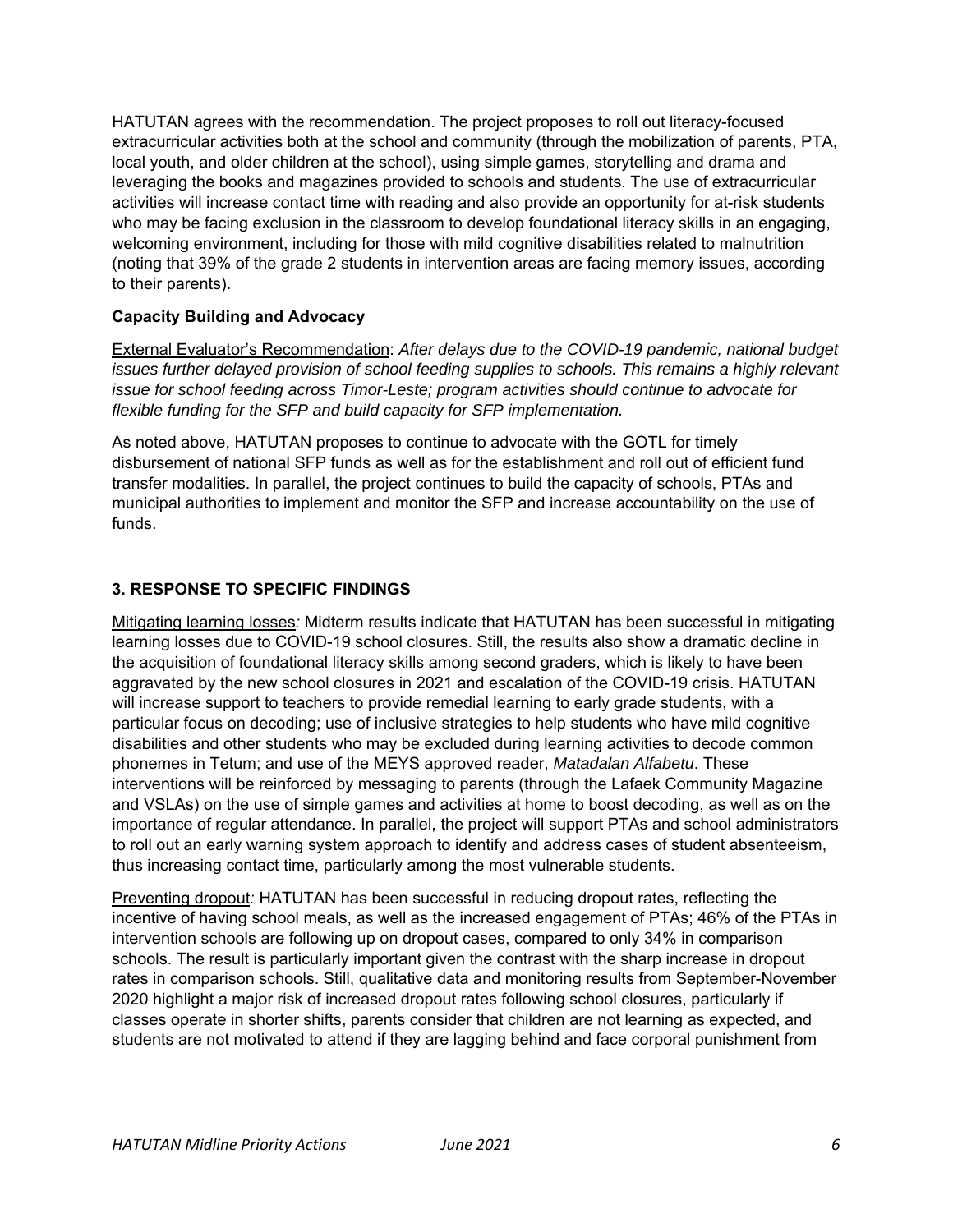teachers<sup>6</sup>. The project will work with municipal authorities, school administrators, teachers and PTAs to roll out the early warning system protocol developed by the USAID-funded SDPP initiative in order to mitigate the risk of dropout among at-risk students, focusing particularly on low-performing schools and PTAs which are currently not monitoring dropout cases. The project will also continue to share data on dropout rates with the MEYS and municipal authorities to facilitate timely monitoring of the most affected schools and support to administrators to identify and address issues contributing to dropout.

Inverted gender gap *– declining literacy results among boys:* Male students have significantly lower literacy results. Additionally, male students also have higher dropout rates and significantly lower attendance rates. If not addressed, the emerging inverted gender gap in the Timorese education system is likely to exacerbate in the near future the issues currently faced by women and girls, including gender-based violence, as boys who drop out of school before acquiring foundational skills will have limited opportunities for personal and economic development. The project will work with PTAs, teachers and school administrators to identify and address gendered practices contributing to this situation, including the tolerance of violence against boys; child labor; social acceptance of boys' truancy and perceptions of the value of education for boys; and the exclusion of boys regarded as being 'less intelligent' due to mild cognitive disabilities.

High use of corporal punishment by teachers*:* The use of corporal punishment by teachers is banned by law in Timor-Leste, but largely normalized by Timorese communities. It is considered as an 'acceptable' behavior provided it does not result in severe physical injury according to qualitative data collected at the project's baseline. While the reinforcement of legal provisions and training on positive discipline and classroom management techniques have been implemented by HATUTAN as well as other initiatives in country, most interventions are not addressing issues related to teachers' mental health and the ability to manage emotions while facing severe shocks. The escalation of mental health issues during the COVID-19 crisis in Timor-Leste has been documented in a study conducted by Asia Foundation<sup>7</sup> and is likely to be a major reason contributing to the increased use of corporal punishment. Teachers, as well as other community members, have limited awareness of mental health issues, and are even less likely to seek help to manage them. HATUTAN proposes to continue to work with administrators, municipal authorities and PTAs to reinforce the teachers' code of conduct as well as mentoring teachers on positive discipline, but also to develop and roll out a psychosocial first aid package for teachers in coordination with MEYS and the Ministry of Health (MoH). The MoH is currently conducting a campaign to increase the awareness of healthcareseeking behavior on mental health issues<sup>8</sup>). The project will also facilitate dialogues during Teacher Working Group sessions on teacher mental health, the impact of shocks on teachers' ability to manage stress and emotions in their interaction with students, and the 'normalization' of violence (particularly against boys).

Teacher absenteeism*:* The decrease in teacher attendance is not unexpected due to an exceptionally severe rainy season and the vulnerable condition of HATUTAN's schools, including a higher proportion of schools in remote areas, in relation to the comparison group. The project is already working with the MEYS, municipal education officers and school administrators to address the increased teacher absenteeism rates observed after schools reopened, particularly in cases

<sup>&</sup>lt;sup>6</sup> Poor performance and behavioral issues in class were identified as predictors of dropout by the USAID-funded School Dropout Prevention Pilot Program in Timor‐Leste.

<sup>&</sup>lt;sup>7</sup> Asia Foundation (2020) Timor-Leste COVID-19 Survey, Tetum version, p.3

<sup>8</sup> https://www.facebook.com/MinisteriodaSaudeTL/videos/263551678896933/